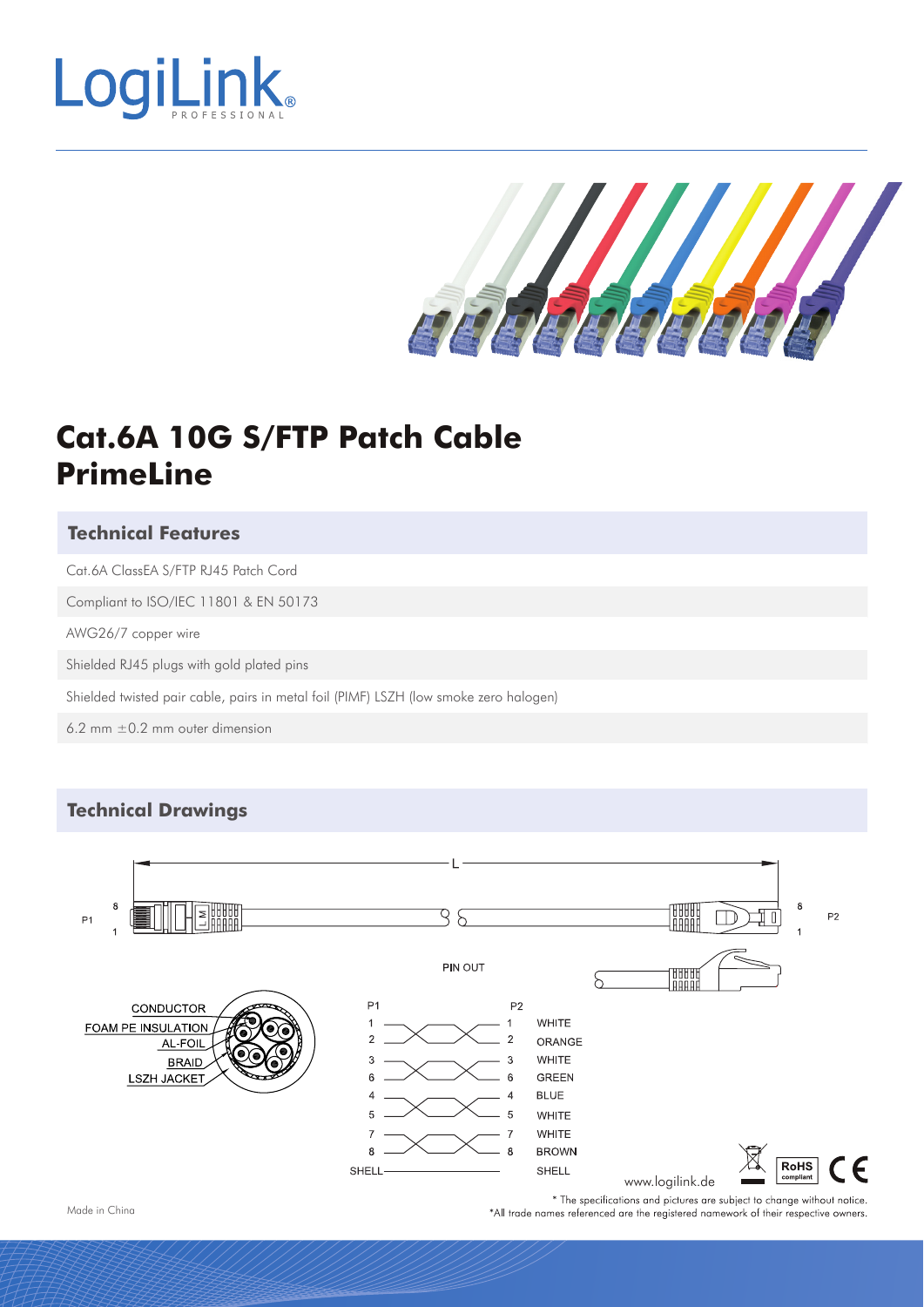| Length            | White   | <b>EAN Code</b> |
|-------------------|---------|-----------------|
| 0.25 m            | CQ3011S | 4052792020045   |
| 0.50 m            | CQ3021S | 4052792020052   |
| 100 <sub>m</sub>  | CQ3031S | 4052792020069   |
| 1.50 <sub>m</sub> | CQ3041S | 4052792020076   |
| 200m              | CQ3051S | 4052792020083   |
| 300 m             | CQ3061S | 4052792020090   |
| 500 <sub>m</sub>  | CQ3071S | 4052792020106   |
| 7.50 m            | CQ3081S | 4052792020113   |
| 10.00 m           | CQ3091S | 4052792020120   |
| 15 00 m           | CQ3101S | 4052792020137   |
| 2000m             | CQ3111S | 4052792020144   |
| 3000m             | CQ3121S | 4052792020151   |
| 50.00 m           | CQ3141S | 4052792020168   |



| Length            | Grey    | <b>EAN Code</b> | <b>Black</b> | <b>EAN Code</b> |
|-------------------|---------|-----------------|--------------|-----------------|
| 0.25 m            | CQ3012S | 4052792020175   | CQ3013S      | 4052792020267   |
| 0.50 <sub>m</sub> | CQ3022S | 4052792020182   | CQ3023S      | 4052792020274   |
| 100 <sub>m</sub>  | CQ3032S | 4052792020199   | CQ3033S      | 4052792020281   |
| 1.50 m            | CQ3042S | 4052792020205   | CQ3043S      | 4052792020298   |
| 200m              | CQ3052S | 4052792020212   | CQ3053S      | 4052792020304   |
| 3.00 <sub>m</sub> | CQ3062S | 4052792020229   | CQ3063S      | 4052792020311   |
| 5.00 <sub>m</sub> | CQ3072S | 4052792020236   | CQ3073S      | 4052792020328   |
| 7.50 m            | CQ3082S | 4052792020243   | CQ3083S      | 4052792020335   |
| 1000m             | CQ3092S | 4052792020250   | CQ3093S      | 4052792020342   |
| 15 00 m           | CQ3102S | 4052792029369   | CQ3103S      | 4052792040579   |
| 2000m             | CQ3112S | 4052792029376   | CQ3113S      | 4052792040586   |
| 3000m             | CQ3122S | 4052792029383   | CQ3123S      | 4052792040593   |
| 5000m             | CQ3142S | 4052792029390   | CQ3143S      | 4052792040609   |

 $\boxtimes$  $\boxed{\text{RoHS}}_{\text{compliant}}$  $C \in$ 

www.logilink.de <u>and compliant</u><br>
\* The specifications and pictures are subject to change without notice.<br>
\*All trade names referenced are the registered namework of their respective owners.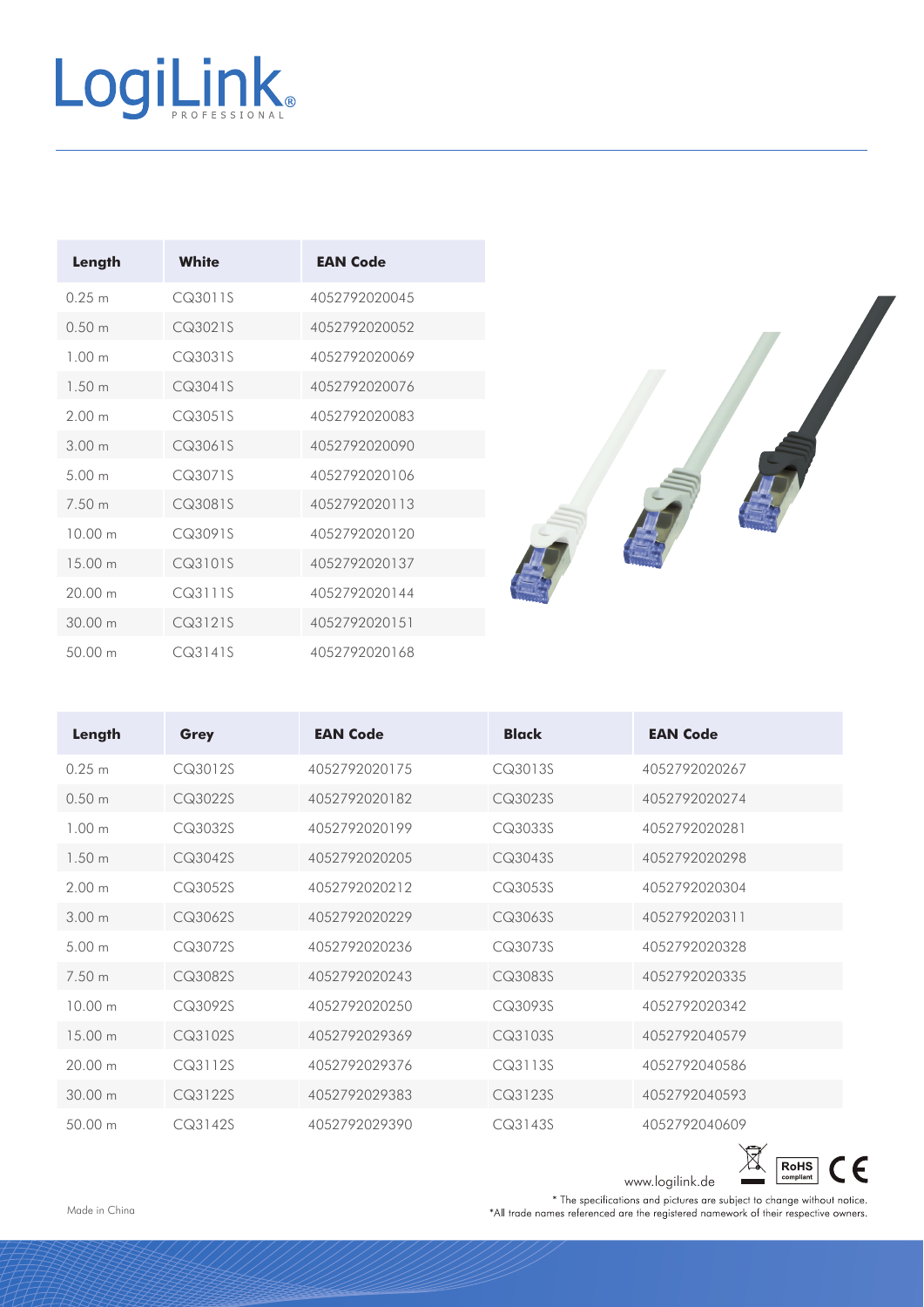| Length           | Red     | <b>EAN Code</b> |
|------------------|---------|-----------------|
| 0.25 m           | CQ3014S | 4052792020359   |
| 0.50 m           | CQ3024S | 4052792020366   |
| 100m             | CQ3034S | 4052792020373   |
| 1.50 m           | CQ3044S | 4052792020380   |
| 200 <sub>m</sub> | CQ3054S | 4052792020397   |
| 300 m            | CQ3064S | 4052792020403   |
| 500m             | CQ3074S | 4052792020410   |
| 7.50 m           | CQ3084S | 4052792020427   |
| 10 00 m          | CQ3094S | 4052792020434   |



| Length            | Green   | <b>EAN Code</b> | <b>Blue</b> | <b>EAN Code</b> |
|-------------------|---------|-----------------|-------------|-----------------|
| 0.25 m            | CQ3015S | 4052792020441   | CQ3016S     | 4052792020533   |
| 0.50 m            | CQ3025S | 4052792020458   | CQ3026S     | 4052792020540   |
| 100 <sub>m</sub>  | CQ3035S | 4052792020465   | CQ3036S     | 4052792020557   |
| 1.50 m            | CQ3045S | 4052792020472   | CQ3046S     | 4052792020564   |
| 200m              | CQ3055S | 4052792020489   | CQ3056S     | 4052792020571   |
| 3.00 <sub>m</sub> | CQ3065S | 4052792020496   | CQ3066S     | 4052792020588   |
| 5.00 m            | CQ3075S | 4052792020502   | CQ3076S     | 4052792020595   |
| 7.50 m            | CQ3085S | 4052792020519   | CQ3086S     | 4052792020601   |
| 1000m             | CQ3095S | 4052792020526   | CQ3096S     | 4052792020618   |



www.logilink.de <u>and compliant</u><br>
\* The specifications and pictures are subject to change without notice.<br>
\*All trade names referenced are the registered namework of their respective owners.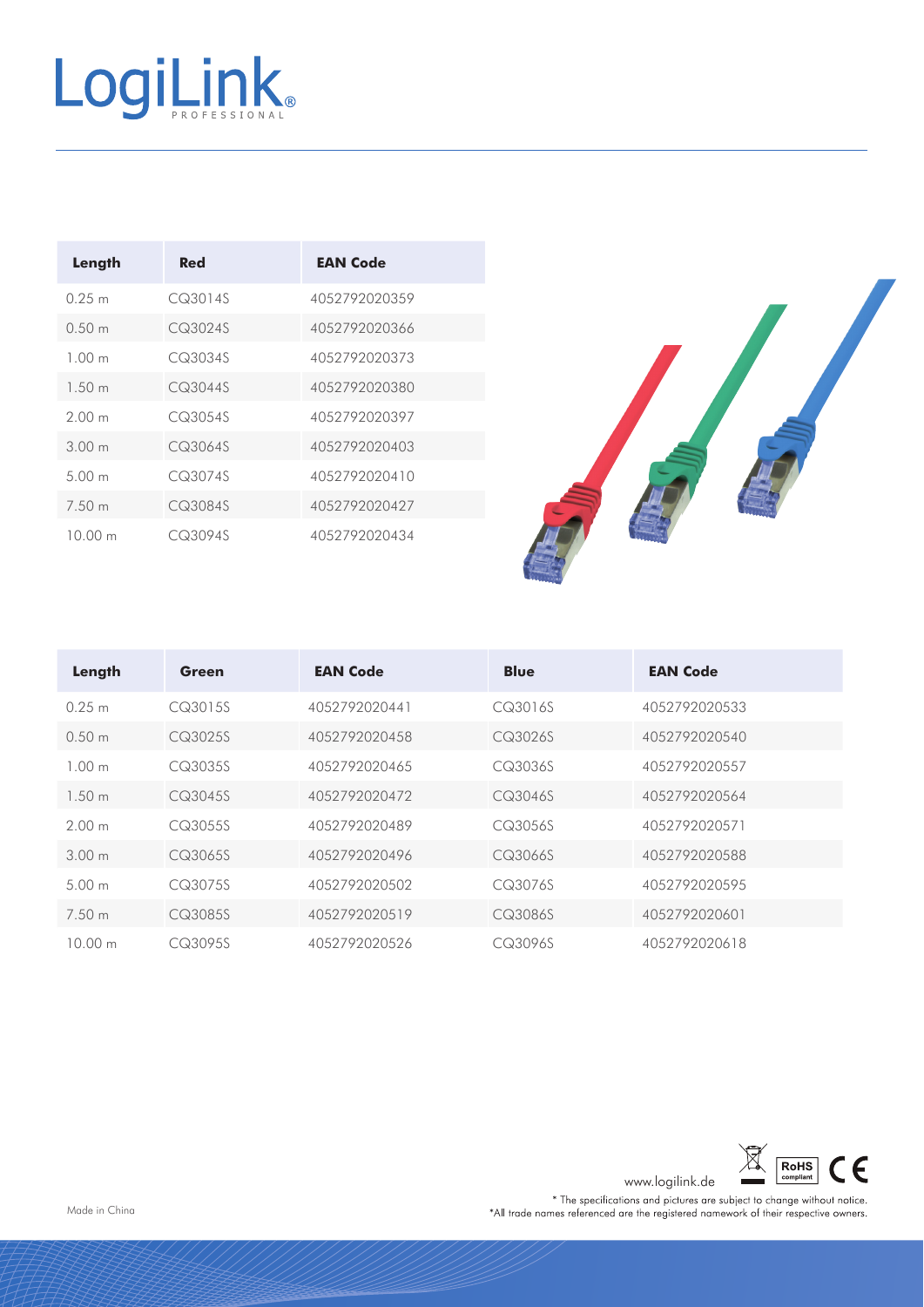| Length            | Yellow  | <b>EAN Code</b> | <b>Violet</b> | <b>EAN Code</b> |
|-------------------|---------|-----------------|---------------|-----------------|
| 0.25 m            | CQ3017S | 4052792020625   | CQ301VS       | 4052792043235   |
| 0.50 m            | CQ3027S | 4052792020632   | CQ302VS       | 4052792043242   |
| 100 <sub>m</sub>  | CQ3037S | 4052792020649   | CQ303VS       | 4052792043259   |
| 1.50 m            | CQ3047S | 4052792020656   | CQ304VS       | 4052792043266   |
| 200 <sub>m</sub>  | CQ3057S | 4052792020663   | CQ305VS       | 4052792043273   |
| 3.00 m            | CQ3067S | 4052792020670   | CQ306VS       | 4052792043280   |
| 5.00 <sub>m</sub> | CQ3077S | 4052792020687   | CQ307VS       | 4052792043297   |
| 7.50 m            | CQ3087S | 4052792020694   | CQ308VS       | 4052792043303   |
| 10.00 m           | CQ3097S | 4052792020700   | CQ309VS       | 4052792043310   |

| Length            | <b>Orange</b> | <b>EAN Code</b> | <b>Pink</b> | <b>EAN Code</b> |
|-------------------|---------------|-----------------|-------------|-----------------|
| 0.25 m            | CQ3018S       | 4052792020717   | CQ3019S     | 4052792020809   |
| $0.50 \text{ m}$  | CQ3028S       | 4052792020724   | CQ3029S     | 4052792020816   |
| 100 <sub>m</sub>  | CQ3038S       | 4052792020731   | CQ3039S     | 4052792020823   |
| 1.50 m            | CQ3048S       | 4052792020748   | CQ3049S     | 4052792020830   |
| 200 <sub>m</sub>  | CQ3058S       | 4052792020755   | CQ3059S     | 4052792020847   |
| 3.00 m            | CQ3068S       | 4052792020762   | CQ3069S     | 4052792020854   |
| 5.00 m            | CQ3078S       | 4052792020779   | CQ3079S     | 4052792020861   |
| 7.50 m            | CQ3088S       | 4052792020786   | CQ3089S     | 4052792020878   |
| $10.00 \text{ m}$ | CQ3098S       | 4052792020793   | CQ3099S     | 4052792020885   |



www.logilink.de <u>and compliant</u><br>
\* The specifications and pictures are subject to change without notice.<br>
\*All trade names referenced are the registered namework of their respective owners.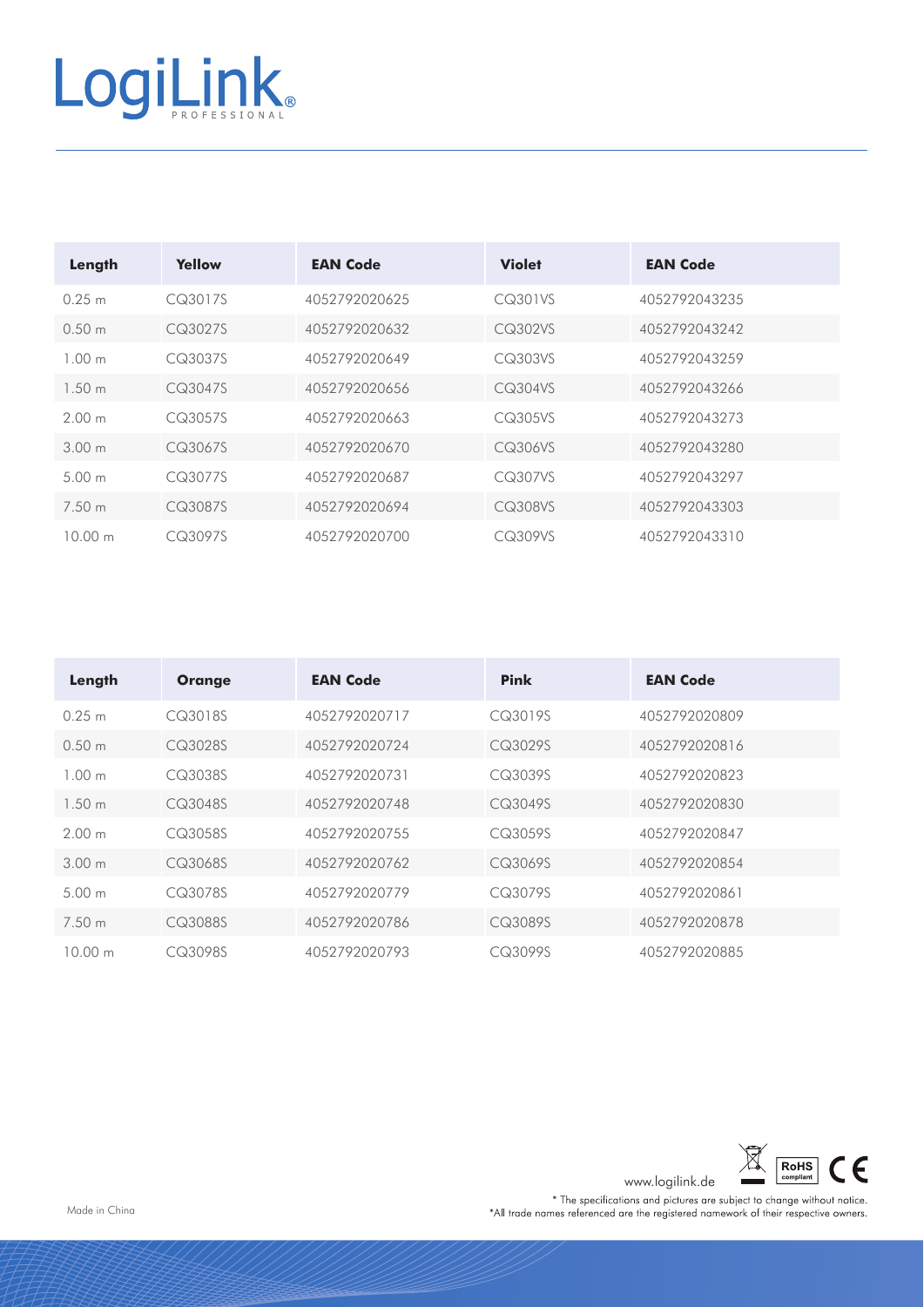

#### **Package Contents**

Cat.6A S/FTP Patch Cable x 1

#### **Packaging Informations (CQ3xx1S white/CQ3xx2S grey)**

| <b>Packing Dimension</b> | 120 x 160mm (0.25-0.5m)/140 x 180mm (1-1.5m)/160 x 200mm (2-3m)/180 x 230mm (5-7.5m)/200 x<br>240mm (10-15m)/220 x 260mm (20-30m)/300 x 330mm (50m)                                                                                              |
|--------------------------|--------------------------------------------------------------------------------------------------------------------------------------------------------------------------------------------------------------------------------------------------|
| Packing Weight           | 0.02kg (0.25m)/0.03kg (0.5m)/0.05kg (1m)/0.06kg (1.5m)/0.08kg (2m)/0.11kg (3m)/0.18kg (5m)/0.28kg<br>(7.5m)/0.35kg (10m)/0.52kg (15m)/0.68kg (20m)/1.05kg (30m)/1.75kg (50m)                                                                     |
| Carton Dimension         | 360 x 360 x 300mm (7.5m)/400 x 300 x 200mm (20m)/400 x 300 x 220mm (0.25m,15m)/400 x 300 x<br>230mm (30m)/400 x 300 x 300mm (50m)/450 x 300 x 230mm (1.5m)/450 x 300 x 250mm (1m,2m,3m)/<br>450 x 300 x 270mm (5m, 10m)/450 x 300 x 290mm (0.5m) |
| Carton $Q'$ ty           | 260pcs (0.25m)/300pcs (0.5m)/180pcs (1m)/120pcs (1.5m)/100pcs (2m)//80pcs (3m)/50pcs (5m)/40pcs<br>(7.5m)/30pcs (10m)/15pcs (15m)/10pcs (20m)/8pcs (30-50m)                                                                                      |
| Carton Weight            | 5.7kg (0.25m)/9.2 (0.5m)/8.6kg (1m)/7.8kg (1.5m)/8kg (2m)/9.3kg (3m)/9.1kg (5m)/10.5kg (7.5m)/10.7kg<br>(10m)/7.7kg (15m)/7.3kg (20m)/8.5kg (30m)/13kg (50m)                                                                                     |

### **Packaging Informations (CQ3xx3S black)**

| <b>Packing Dimension</b> | 120 x 160mm (0.25-0.5m)/140 x 180mm (1-1.5m)/160 x 200mm (2-3m)/180 x 230mm (5-7.5m)/<br>200 x 240mm (10m)/200 x 240 x 100mm (15m)/220 x 260 x100mm (20m)/260 x 300 x 100mm (30m)/<br>$300 \times 330 \times 100$ mm (50m)                       |
|--------------------------|--------------------------------------------------------------------------------------------------------------------------------------------------------------------------------------------------------------------------------------------------|
| Packing Weight           | 0.02kg (0.25m)/0.03kg (0.5m)/0.05kg (1m)/0.06kg (1.5m)/0.08kg (2m)/0.11kg (3m)/0.18kg (5m)/0.28kg<br>(7.5m)/0.35kg (10m)/0.52kg (15m)/0.68kg (20m)/1.05kg (30m)/1.75kg (50m)                                                                     |
| Carton Dimension         | 360 x 360 x 300mm (7.5m)/400 x 300 x 200mm (20m)/400 x 300 x 220mm (0.25m,15m)/400 x 300 x<br>230mm (30m)/400 x 300 x 300mm (50m)/450 x 300 x 230mm (1.5m)/450 x 300 x 250mm (1m,2m,3m)/<br>450 x 300 x 270mm (5m, 10m)/450 x 300 x 290mm (0.5m) |
| Carton $Q'$ ty           | 260pcs (0.25m)/300pcs (0.5m)/180pcs (1m)/120pcs (1.5m)/100pcs (2m)//80pcs (3m)/50pcs (5m)/40pcs<br>(7.5m)/30pcs (10m)/15pcs (15m)/10pcs (20m)/8pcs (30-50m)                                                                                      |
| Carton Weight            | 5.7kg (0.25m)/9.2 (0.5m)/8.6kg (1m)/7.8kg (1.5m)/8kg (2m)/9.3kg (3m)/9.1kg (5m)/10.5kg (7.5m)/10.7kg<br>(10m)/7.7kg (15m)/7.3kg (20m)/8.5kg (30m)/13kg (50m)                                                                                     |



www.logilink.de

\* The specifications and pictures are subject to change without notice. \*All trade names referenced are the registered namework of their respective owners.